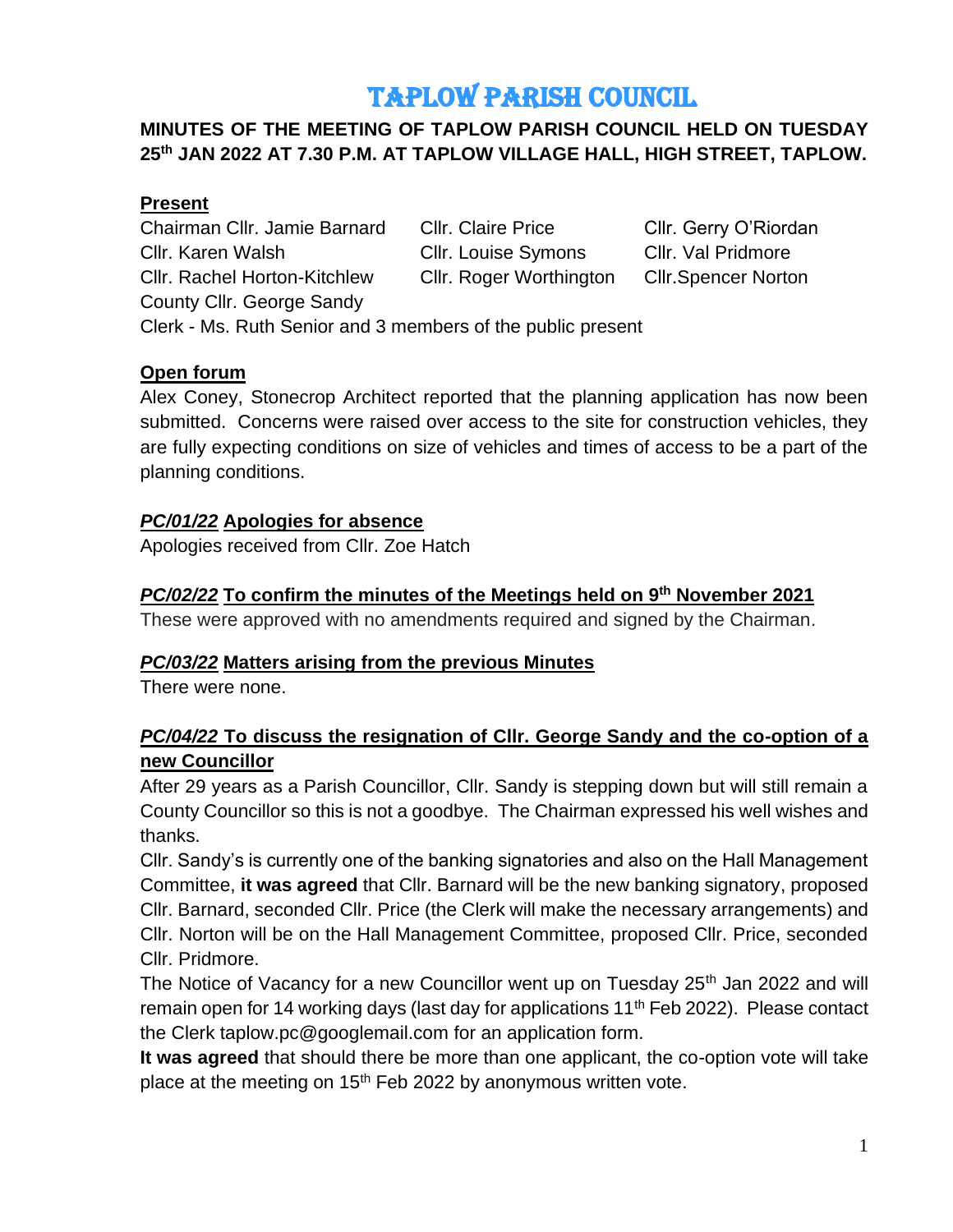# *PC/05/22* **To update on current environmental issues**

Cllr. Horton-Kitchlew reported that there is a surplus of seeds from the Bee Squared initiative, these will be distributed to previous enquirers, possibly St. Nics School and some planting around trees on the village green. **It was agreed** that the Clerk will put Cllr. Horton-Kitchlew in touch with Mike Clarke to discuss mowing around the trees.

#### *PC/06/22* **To consider funding options for the St Nicolas Church initiatives of up to £250 per year, their total wish list is £575**

It is understood that the church has applied to the Community Board for funding.

#### *PC/07/22* **To update and consider traffic issues on Marsh Lane, Taplow**

An application has been made to the Community Board for funding for four Mobile Vehicle Activated Signs (MVAS) after the locations at Marsh Lane, Boundary Road, Cliveden Road and Berry Hill were approved by the Local Area Technician.

#### *PC/08/22* **To consider pointing of granite sets around the village**

**It was agreed** that Cllr. Sandy will raise this at County level with regards to High St, Rectory Road and the corner of Rectory and Hill Farm roads. The option of higher granite sets or posts was suggested as an option to stop vehicles mounting the kerb.

#### *PC/09/22* **To discuss the village white gates on Marsh Lane**

Cllr. O'Riordan circulated a photo of the current damaged gate. **It was agreed** that as this is still in useable condition, the Clerk will seek a report of the condition and repair costs.

## *PC/10/22* **To discuss parking issues on Cliveden Road and Hill Farm Road**

There have been reports that over the last two weekends the parking issues at the sides of the roads surrounding the Cliveden Woodlands car park has worsened. **It was agreed** that Cllr. Pridmore will talk to Robert Miles at Cliveden regarding the problem.

It was suggested that people may be parking there and walking into the Cliveden grounds to avoid charges.

Cllr. Worthington suggested that Cliveden could possibly try re-applying for planning permission to extend the current car park.

## *PC/11/22* **Planning**

**11.1** Cllr. Worthington has written to the Cabinet Member for Planning regarding Statutory Declarations but has not yet received a response.

Buckinghamshire has a new process for unlisted buildings of interest to be noted, Unlisted Heritage Assets, Cllr. Worthington has asked that the Hermitage is considered for this.

#### **11.2**

#### **The following decisions have been made:**

PL/21/4272/CONDA Boathouse condition REFUSED PL/21/4154/CONDA Boathouse condition APPROVED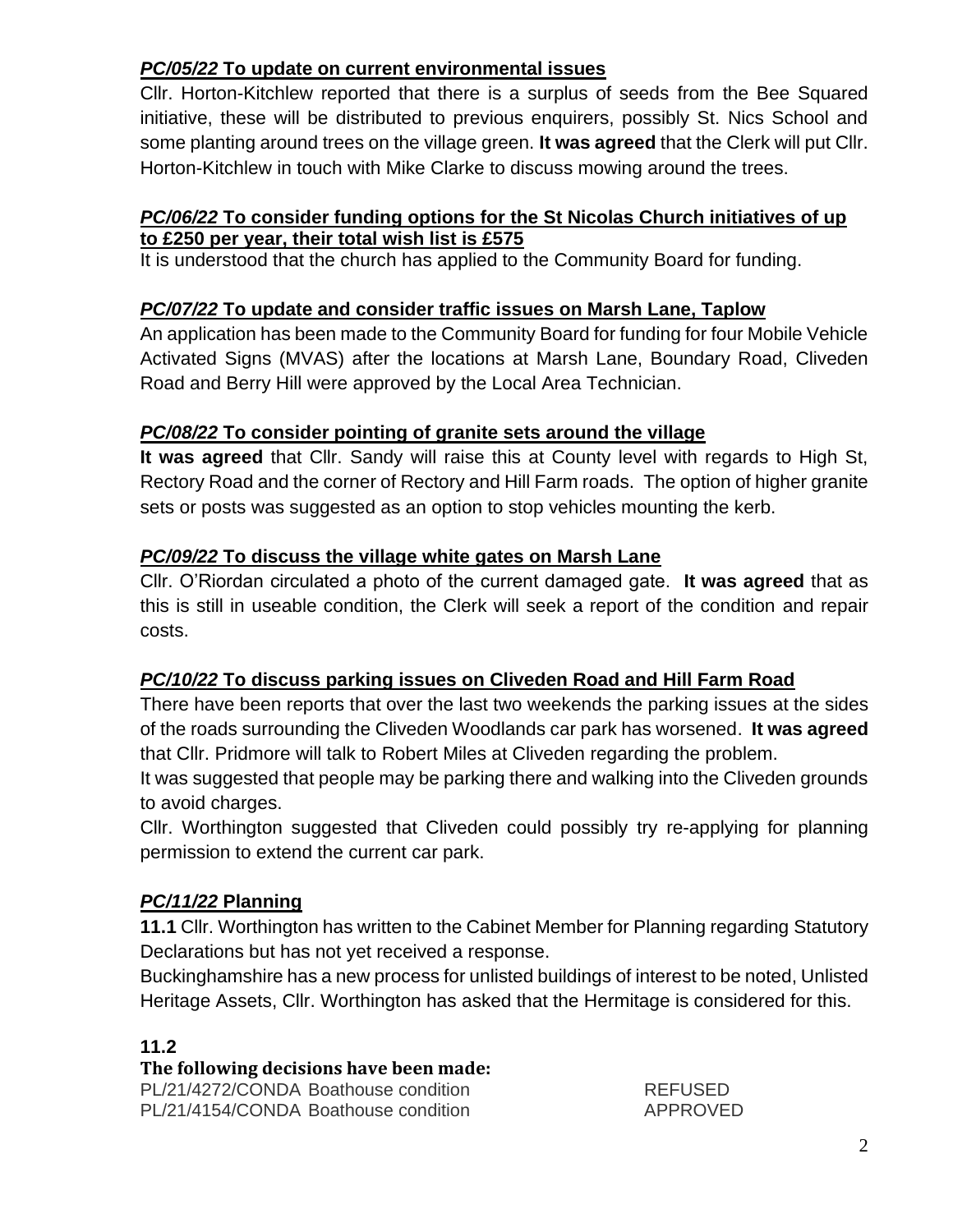| The Old Boathouse conditions                     | <b>ACCEPTED</b> |
|--------------------------------------------------|-----------------|
| <b>Baggotts Cottage extension</b>                | <b>APPROVED</b> |
| The Bothy River Road extension                   | <b>REFUSED</b>  |
| Horse Harness Cottage extension                  | <b>APPROVED</b> |
| PL/21/3909/CONDA Taplow House Hotel conservatory | <b>APPROVED</b> |
| The Lindens Rectory Road replace                 | <b>APPROVED</b> |
| 8 Stockwells extension                           | <b>REFUSED</b>  |
| <b>Taplow Court lift</b>                         | <b>APPROVED</b> |
| Acorn Cottage Marsh Lane extension               | <b>APPROVED</b> |
| Victoria Cottage extension                       | <b>REFUSED</b>  |
| Summercroft River Road garage                    | <b>APPROVED</b> |
| Old Stocks Ellington Rd extension                | <b>REFUSED</b>  |
| Redwood Lodge Mill Lane tree work                | <b>REFUSED</b>  |
|                                                  |                 |

#### **The following have decisions pending:**

| PL/20/0970/FA    | Wee Cottage extension                          |                 |
|------------------|------------------------------------------------|-----------------|
| PL/21/0752/HB    | Hill House - basement work                     |                 |
| PL/21/0930/CONDA | <b>Odds Farm condition</b>                     |                 |
|                  | PL/21/3211/CONDA The Old Boathouse condition   |                 |
| PL/21/3518/FA    | Cranford House change of use                   |                 |
| PL/21/3669/OA    | Downlands Barn demolition / rebuild            |                 |
| PL/21/3878/HB    | Elmbank Hill Farm Road, repairs, changes       |                 |
| PL/21/4333/FA    | Rectory Farm garden room                       |                 |
| PL/21/4872/TP    | <b>Taplow Court tree work</b>                  |                 |
|                  | PL/21/4756/CONDA 5 Ellington Gardens condition |                 |
| PL/21/4587/FA    | <b>Upper Lodge Berry Hill extensions</b>       |                 |
| PL/21/4455/HB    | Cliveden Conservatory new roof                 |                 |
| PL/21/4258/VRC   | Old Boathouse conditions                       |                 |
| PL/21/4856/PNE   | Lamont House River Road extension              |                 |
| PL/21/4853/SA    | Lamont House River Road extension              |                 |
| PL/21/4874/PAHAS | Lamont House River Road extension              |                 |
| PL/21/4555/FA    | Huntswood Golf Club rebuild outbuildings       |                 |
| PL/21/4063/FA    | <b>Waterville River Road extensions</b>        |                 |
| PL/21/4776/FA    | Stonecrop Saxon gardens new build              |                 |
| PL/22/0166/PNE   | The Bothy River Road extension                 |                 |
| PL/22/0161/PNE   | 8 Stockwells extension                         |                 |
| PL/22/0028/FA    | Rowing Club River Road balcony extension       |                 |
| PL/22/0106/FA    | Hunters Moon Marsh Lane extension              |                 |
| PL/21/3263/FA    | Hunstwood Lane demolish and rebuild            | <b>REFERRED</b> |

#### **Applications for discussion**

PL/21/4588/FA Rosemerrion Marsh Lane extension. The two storey extension looms over next door. Might be more neighbourly if the pool were located next to the path rather than on the neighbours side. Looks to be pushing the 50% growth

**11.3** Berry Hill footbridge – The removal of the old bridge is complete. We have not yet seen plans for the replacement which is expected to be in place by August.

#### *PC/12/22* **Finance -To agree/ratify expenditure in the cashbook**